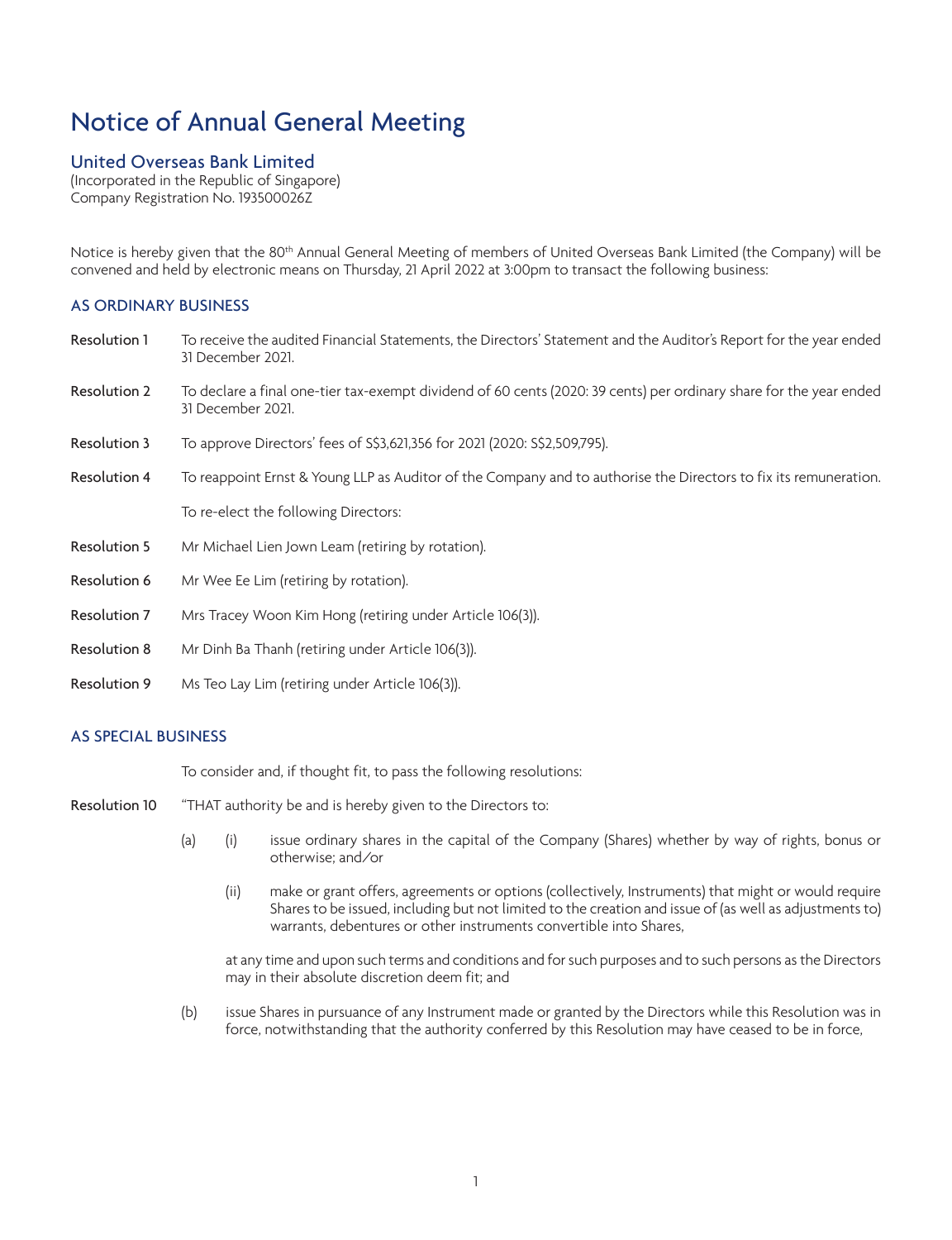#### provided that:

- (1) the aggregate number of Shares to be issued pursuant to this Resolution (including Shares to be issued in pursuance of Instruments made or granted pursuant to this Resolution) does not exceed 50 per cent of the total number of issued Shares, excluding treasury shares and subsidiary holdings (as calculated in accordance with paragraph (2) below), of which the aggregate number of Shares to be issued other than on a *pro rata* basis to shareholders of the Company (including Shares to be issued in pursuance of Instruments made or granted pursuant to this Resolution) shall be less than 10 per cent of the total number of issued Shares, excluding treasury shares and subsidiary holdings (as calculated in accordance with paragraph (2) below);
- (2) (subject to such manner of calculation and adjustment as may be prescribed by the Singapore Exchange Securities Trading Limited (SGX-ST)) for the purpose of determining the aggregate number of Shares that may be issued under paragraph (1) above, the percentage of issued Shares shall be based on the total number of issued Shares, excluding treasury shares and subsidiary holdings, at the time this Resolution is passed, after adjusting for:
	- (i) new Shares arising from the conversion or exercise of any convertible securities or share options or vesting of share awards which are outstanding or subsisting at the time this Resolution is passed; and
	- (ii) any subsequent bonus issue, consolidation or subdivision of Shares;
- (3) in exercising the authority conferred by this Resolution, the Company shall comply with the provisions of the SGX-ST Listing Manual for the time being in force (unless such compliance has been waived by the SGX-ST) and the Constitution for the time being of the Company; and
- (4) (unless revoked or varied by the Company in general meeting) the authority conferred by this Resolution shall continue in force until the conclusion of the next Annual General Meeting (AGM) of the Company or the date by which the next AGM of the Company is required by law to be held, whichever is earlier."

In this Resolution 10, "subsidiary holdings" shall have the meaning ascribed to it in the SGX-ST Listing Manual."

- Resolution 11 "THAT authority be and is hereby given to the Directors to allot and issue from time to time such number of ordinary shares in the capital of the Company as may be required to be allotted and issued pursuant to the UOB Scrip Dividend Scheme."
- Resolution 12 "THAT
	- (a) for the purposes of Sections 76C and 76E of the Companies Act 1967 (Companies Act), the exercise by the Directors of the Company of all the powers of the Company to purchase or otherwise acquire issued ordinary shares in the capital of the Company (Shares) not exceeding in aggregate the Maximum Limit (as hereafter defined), at such price or prices as may be determined by the Directors from time to time up to the Maximum Price (as hereafter defined), whether by way of:
		- (i) market purchase(s) (Market Purchase) on the Singapore Exchange Securities Trading Limited (SGX-ST); and/or
		- (ii) off-market purchase(s) (Off-Market Purchase) (if effected otherwise than on SGX-ST) in accordance with any equal access scheme(s) as may be determined or formulated by the Directors as they consider fit, which scheme(s) shall satisfy all the conditions prescribed by the Companies Act,

and otherwise in accordance with all other laws, regulations and rules of SGX-ST as may for the time being be applicable, be and is hereby authorised and approved generally and unconditionally (Share Purchase Mandate);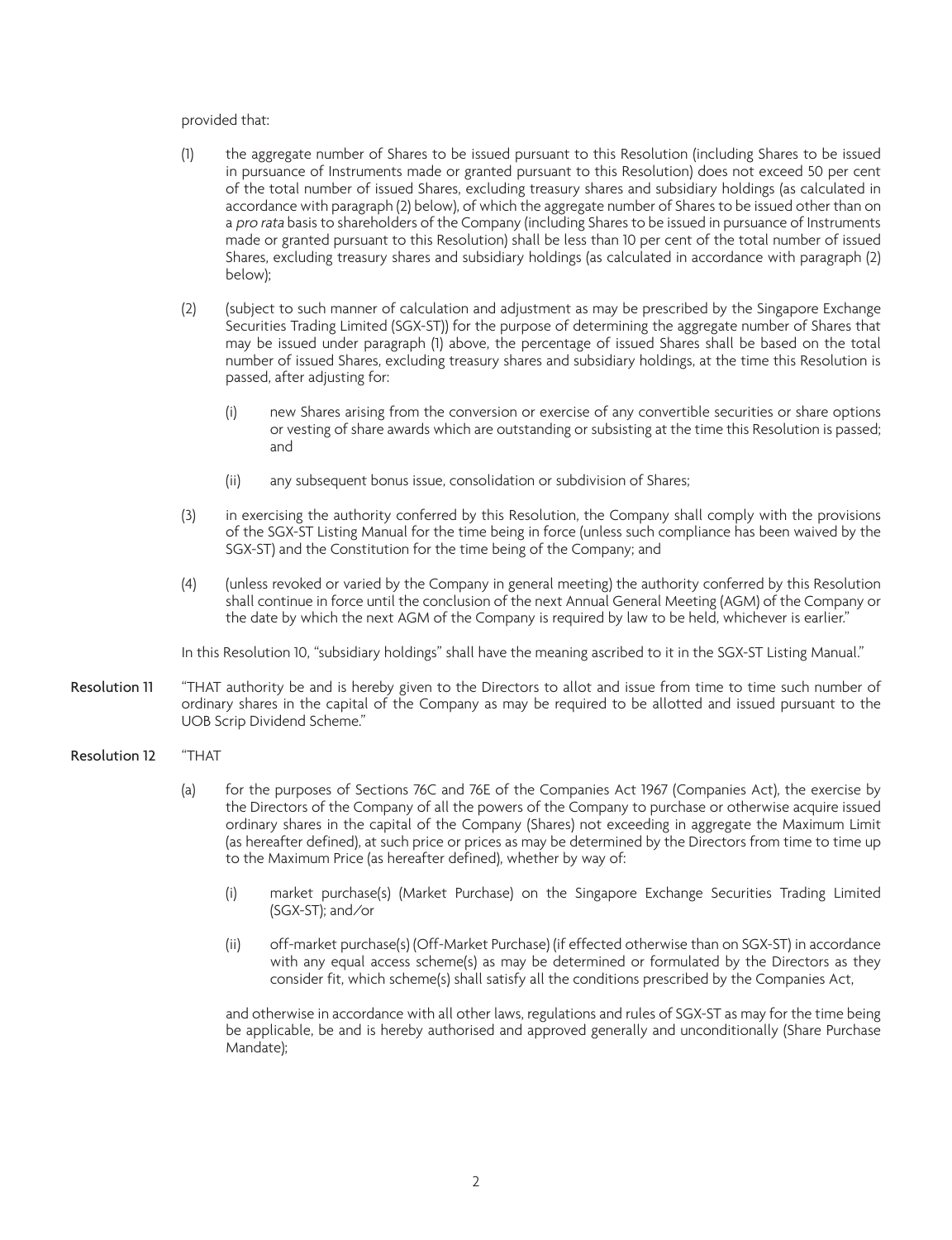- (b) the authority conferred on the Directors pursuant to the Share Purchase Mandate may be exercised by the Directors at any time and from time to time during the period commencing from the date of the passing of this Resolution and expiring on the earliest of:
	- (i) the date on which the next Annual General Meeting (AGM) of the Company is held or required by law to be held;
	- (ii) the date on which the purchases or acquisitions of Shares pursuant to the Share Purchase Mandate are carried out to the full extent mandated; or
	- (iii) the date on which the authority conferred by the Share Purchase Mandate is revoked or varied by the Company in a general meeting;
- (c) In this Resolution 12:

"Average Closing Price" means the average of the last dealt prices of the Shares over the five consecutive market days on which the Shares were transacted on the SGX-ST immediately preceding the date of the Market Purchase by the Company or, as the case may be, the date of the making of the offer pursuant to the Off-Market Purchase, and deemed to be adjusted in accordance with the listing rules of the SGX-ST for any corporate action which occurs during the relevant five-day period and the date of the Market Purchase by the Company or, as the case may be, the date of the making of the offer pursuant to the Off-Market Purchase;

"date of the making of the offer" means the date on which the Company announces its intention to make an offer for an Off-Market Purchase, stating the purchase price (which shall not be more than the Maximum Price calculated on the foregoing basis) for each Share and the relevant terms of the equal access scheme for effecting the Off-Market Purchase;

"Maximum Limit" means that number of Shares representing five per cent of the total number of issued Shares (excluding any Shares which are held as treasury shares and subsidiary holdings) as at the date of the passing of this Resolution unless the Company has effected a reduction of the share capital of the Company in accordance with the applicable provisions of the Companies Act, at any time during the Relevant Period, in which event the issued Shares shall be taken to be the total number of the issued Shares as altered by such capital reduction (excluding any Shares which are held as treasury shares and subsidiary holdings as at that date);

"Maximum Price" in relation to a Share to be purchased or acquired, means the purchase price (excluding brokerage, commission, applicable goods and services tax and other related expenses) which shall not exceed 105 per cent of the Average Closing Price of the Shares whether the Shares are purchased or acquired in a Market Purchase or an Off-Market Purchase;

"Relevant Period" means the period commencing from the date on which the last AGM of the Company was held and expiring on the date the next AGM of the Company is held or is required by law to be held, whichever is the earlier, after the date of this Resolution; and

"subsidiary holdings" shall have the meaning ascribed to it in the SGX-ST Listing Manual; and

(d) the Directors and/or any of them be and are hereby authorised to complete and do all such acts and things (including executing such documents as may be required) as they and/or he may consider expedient or necessary to give effect to the transactions contemplated and/or authorised by this Resolution."

## Resolution 13 "THAT:

(a) the Amended and Restated Rules of the UOB Share Plan (Amended Rules) set out in the Appendix to the Company's Letter to Shareholders dated 23 March 2022 (Letter), incorporating the alterations to the UOB Restricted Share Plan (Plan) as described in the Letter, be and are hereby approved and adopted in substitution for, and to the exclusion of, the existing Rules of the Plan, and shall, for the avoidance of doubt, also apply to holders of awards (Awards) of ordinary shares of the Company (Shares) granted but not yet vested, under the Plan as at the date of the passing of this Resolution; and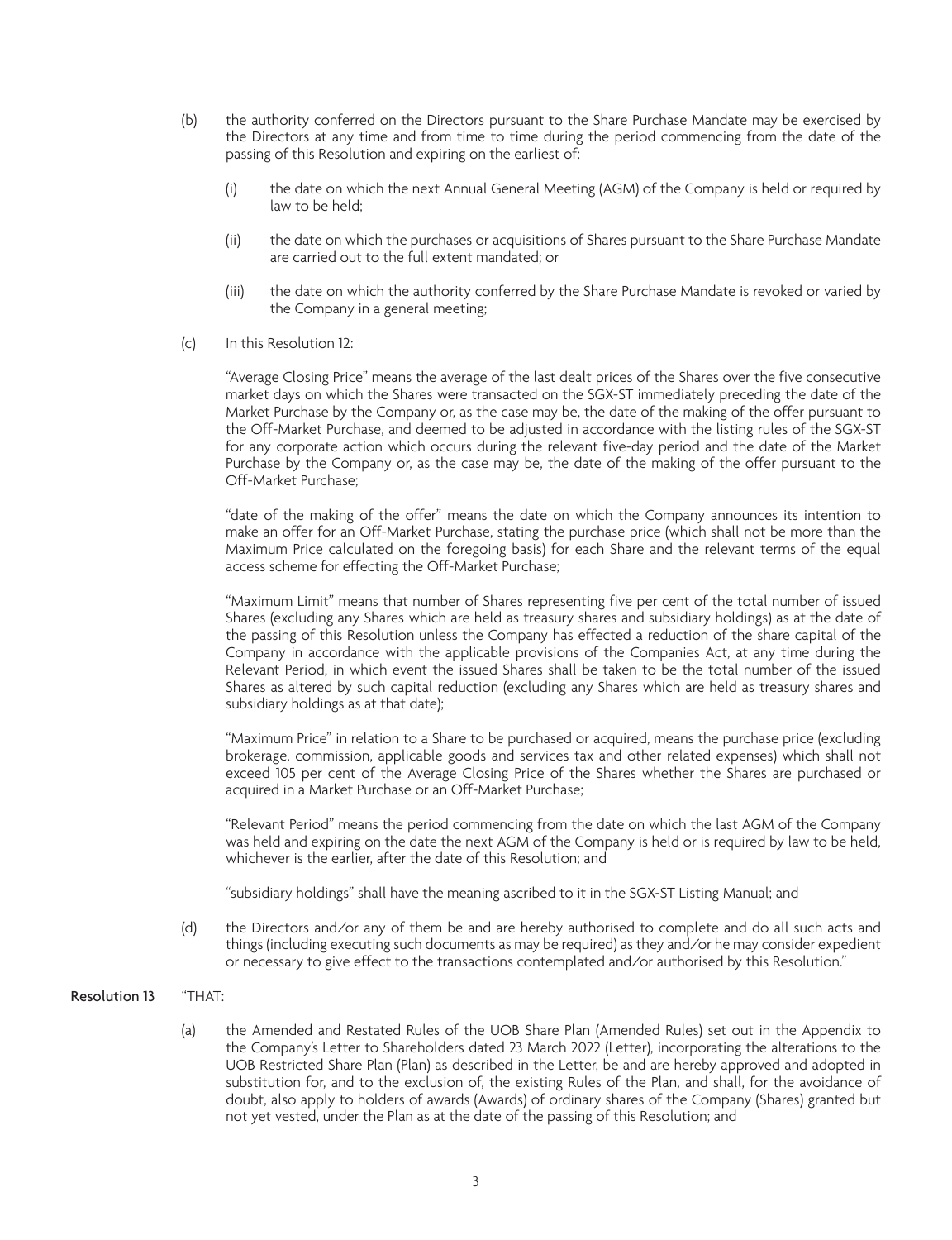(b) the Directors of the Company be and are hereby authorised to do all such acts and to enter into all transactions and arrangements as may be necessary or expedient in order to give full effect to the Amended Rules and this Resolution."

## NOTES TO RESOLUTIONS

Resolution 2 is to approve the final dividend. The Transfer Books and Register of Members will be closed from 5:00pm on 29 April 2022 up to (and including) 4 May 2022, for the purpose of determining shareholders' entitlements to the final dividend. Registrable transfers received up to 5:00pm on 29 April 2022 (record date) will be entitled to the final dividend.

Resolution 3 is to approve the payment of an aggregate amount of S\$3,621,356 as directors' fees for the Non-executive Directors of the Company for the year ended 31 December 2021. Additional information on the directors' fees can be found at pages 84 to 85 of the Company's Annual Report 2021.

Subject to Resolution 13 being passed by Shareholders, it is intended that (save for Mr Wee Ee Lim, Mr Michael Lien Jown Leam, Mrs Lim Hwee Hua, Mr James Koh Cher Siang, Mr Ong Yew Huat and Mr Alexander Charles Hungate) the directors' fees for the Non-executive Directors for the year ended 31 December 2021 will comprise a cash component and a share component, with approximately 30% being delivered in the form of share awards under the UOB Restricted Share Plan (as proposed to be altered pursuant to Resolution 13). Any such award would consist of the grant of fully-paid shares with no performance or vesting conditions attached. The directors' fees due to Mr Wee Ee Lim (who is a substantial shareholder of the Company) and Mr Michael Lien Jown Leam (who is a representative of a substantial shareholder of the Company) will be paid wholly in cash.

The share component of the directors' fees for the year ended 31 December 2021 is intended to be delivered after the AGM has been held (assuming that Resolution 3 and Resolution 13 are passed). The actual number of shares to be awarded to each eligible Non-executive Director holding office at the time of the payment is intended to be determined by reference to the volume-weighted average price of an ordinary share of the Company over the ten (10) market days immediately following the date of the AGM on which the ordinary shares are transacted on the Singapore Exchange Securities Trading Limited. The number of ordinary shares to be awarded will be rounded up to the nearest 100 shares and the cash amount representing the additional number of ordinary shares delivered as a result of the rounding up exercise, will be correspondingly deducted from the cash component of the directors' fees. A Non-executive Director who steps down before the delivery of the share component will receive all of his/her directors' fees for the year ended 31 December 2021 in cash. Accordingly, the directors' fees due to Mrs Lim Hwee Hua, Mr James Koh Cher Siang, Mr Ong Yew Huat and Mr Alexander Charles Hungate, each of whom has stepped down from the Board of Directors after the last AGM, will also be paid wholly in cash.

Resolution 5 is to re-elect Mr Michael Lien Jown Leam who will, if re-elected, continue as a Non-executive and Non-independent Director and a member of the Executive and Nominating Committees.

Resolution 6 is to re-elect Mr Wee Ee Lim who will, if re-elected, continue as a Non-executive and Non-independent Director and a member the Board Risk Management and Remuneration and Human Capital Committees.

Resolution 7 is to re-elect Mrs Tracey Woon Kim Hong who will, if re-elected, continue as an Independent Director, chairman of the Remuneration and Human Capital Committee, and a member of the Audit and Board Risk Management Committees.

Resolution 8 is to re-elect Mr Dinh Ba Thanh who will, if re-elected, continue as an Independent Director.

Resolution 9 is to re-elect Ms Teo Lay Lim who will, if re-elected, continue as an Independent Director and a member of the Executive Committee.

Detailed information on these Directors can be found in the Additional Information on Directors Seeking Re-election document issued together with this Notice.

Resolution 10 is to empower the Directors to issue Shares and to make or grant instruments (such as warrants, debentures or options) convertible into Shares, and to issue Shares in pursuance of such instruments, up to an amount not exceeding in total 50 per cent of the total number of issued Shares, excluding treasury shares and subsidiary holdings, of which the number of Shares that may be issued other than on a *pro rata* basis to shareholders shall be less than 10 per cent of the total number of Shares that may be issued (General Mandate). For the purpose of determining the aggregate number of Shares that may be issued pursuant to the General Mandate, the percentage of issued Shares shall be based on the total number of issued Shares, excluding treasury shares and subsidiary holdings, at the time that Resolution 10 is passed, after adjusting for (a) new Shares arising from the conversion or exercise of any convertible securities or share options or vesting of share awards which are outstanding or subsisting at the time that Resolution 10 is passed, and (b) any subsequent bonus issue, consolidation or subdivision of Shares.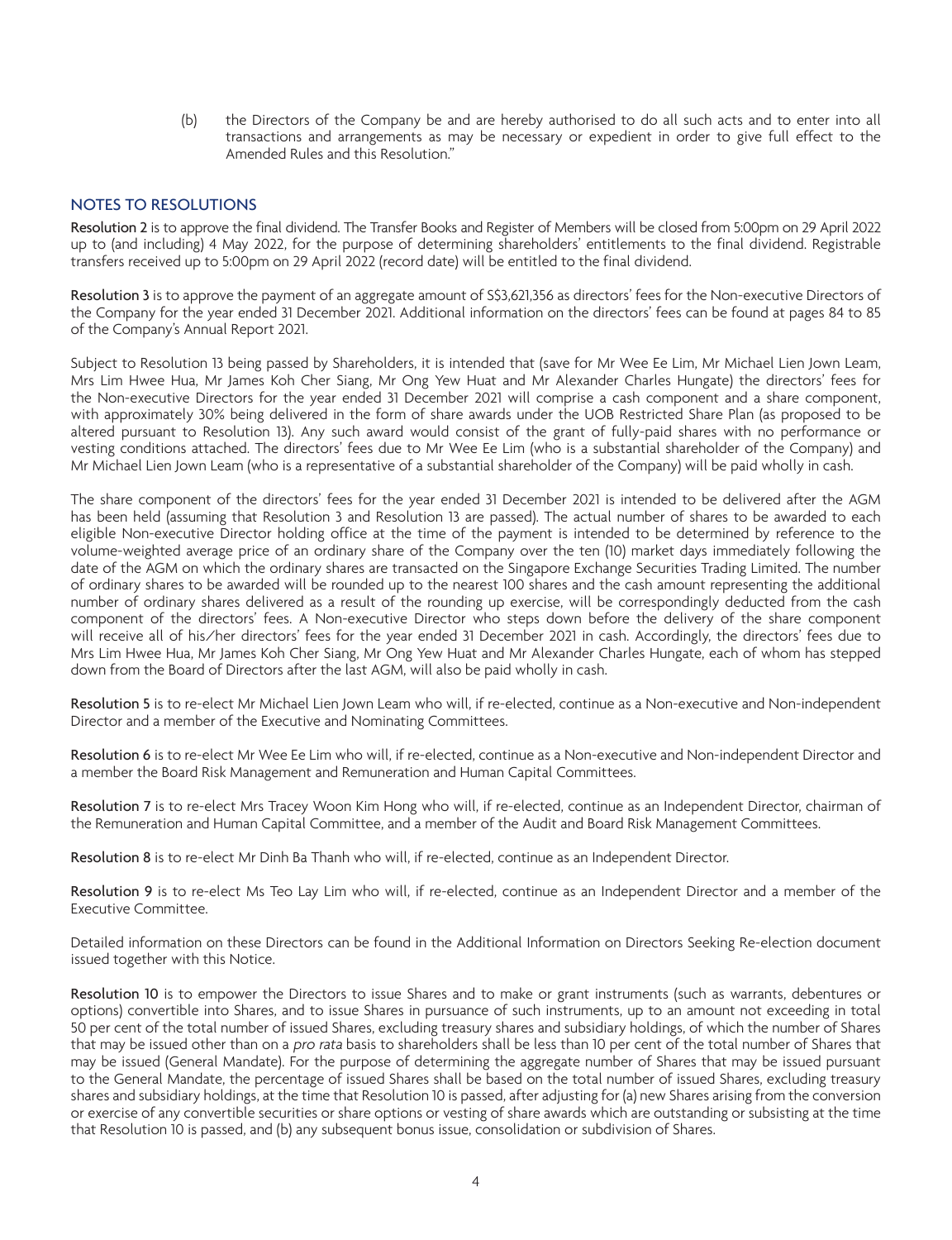Resolution 11 is to authorise the Directors to issue Shares pursuant to the UOB Scrip Dividend Scheme (Scheme) should the Company decide to apply the Scheme to any dividend declared by the Company from the date of this AGM until the date of the next AGM of the Company.

Resolution 12 is to renew the Share Purchase Mandate, which was first approved by shareholders on 29 April 2004 and last renewed at the AGM of the Company on 30 April 2021.

The Company intends to use its internal sources of funds to finance its purchase or acquisition of Shares. The amount of financing required for the Company to purchase or acquire its Shares and the impact on the Company's financial position cannot be ascertained as at the date of this Notice of AGM as these will depend on, inter alia, the aggregate number of Shares purchased or acquired and the consideration paid at the relevant time.

As at 24 February 2022 (Latest Practicable Date), the Company had 13,932,838 treasury shares and no subsidiary holdings.

Resolution 13 is to approve the alterations to the Rules of the UOB Restricted Share Plan (Plan). A summary of the principal proposed alterations to the Plan and the rationale for the proposed alterations are set out in paragraphs 3.2 and 3.3 respectively of the Letter to Shareholders dated 23 March 2022.

The Plan (as proposed to be altered) will empower the Directors to grant share awards (without performance or vesting conditions attached) to Non-executive Directors as part of their directors' fees in lieu of cash, subject to the Plan (as proposed to be altered). In particular, Non-executive Directors who are controlling shareholders of the Company, substantial shareholders of the Company, associates of such controlling shareholders and/or substantial shareholders, board representatives of substantial shareholders and/or such other Non-executive Directors as the Board Committee administering the Plan in its discretion may determine, shall not be eligible to participate in the Plan (as proposed to be altered) and will receive their directors' fees wholly in cash. Other proposed alterations to the Plan include the *malus* and clawback rights applicable to participants who are employees of the Company and/or its subsidiaries, amendments to take into account the changes to relevant legislation and the Listing Manual of the Singapore Exchange Securities Trading Limited and changes to streamline and rationalise certain other provisions.

Please refer to the attached Letter to Shareholders dated 23 March 2022 for more details on Resolutions 12 and 13.

BY ORDER OF THE BOARD

Joyce Sia/Theresa Sim Company Secretaries

Singapore 23 March 2022

## Notes on Alternative Arrangements for the AGM

- 1. The AGM is being convened, and will be held, by electronic means, pursuant to the COVID-19 (Temporary Measures) (Alternative Arrangements for Meetings for Companies, Variable Capital Companies, Business Trusts, Unit Trusts and Debenture Holders) Order 2020 (Order). Printed copies of this Notice will not be sent to members. Instead, this Notice will be sent to members by electronic means via publication on the Company's website at www.UOBgroup.com/investorrelations/agm-and-egm and on SGX website at www.sgx.com/securities/company-announcements.
- 2. As a precautionary measure due to the current covid-19 situation in Singapore, members will not be able to attend the AGM in person but may wish to attend the AGM by:
	- (a) observing and/or listening to the AGM proceedings via "live" audio visual webcast or "live" audio only stream;
	- (b) submitting questions to the Chairman of the Meeting in advance of, or "live" at, the AGM; and/or
	- (c) voting at the AGM (i) "live" by themselves or their duly appointed proxy(ies) (other than the Chairman of the Meeting)<sup>1</sup> via electronic means; or (ii) by appointing the Chairman of the Meeting as proxy to vote on their behalf at the AGM.

<sup>1</sup> For the avoidance of doubt, CPF and SRS investors will not be able to appoint third party proxy(ies) (i.e., persons other than the Chairman of the Meeting) to vote "live" at the AGM on their behalf.